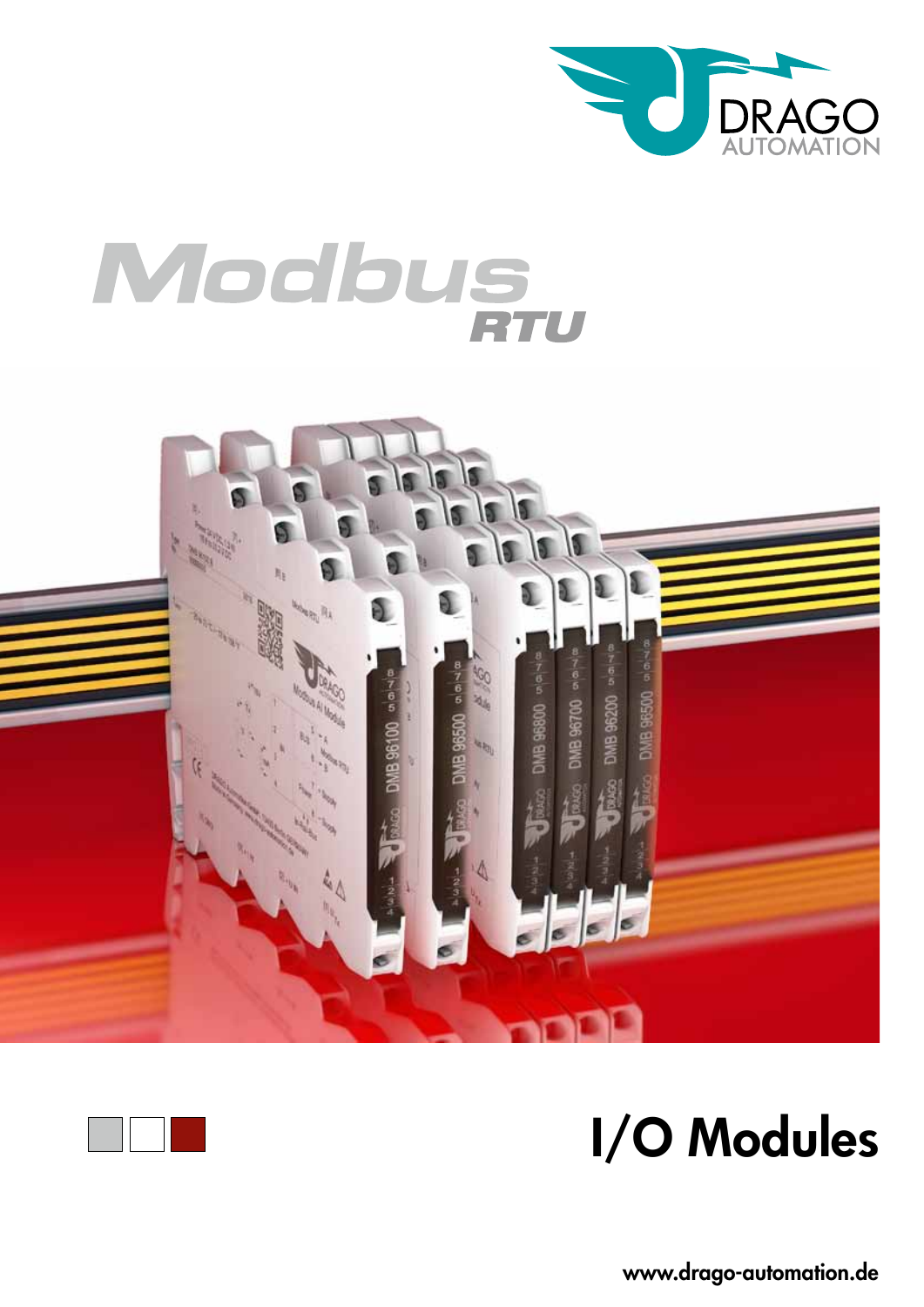# New ultra-compact Modbus RTU I/O Modules



- Freely scalable up to 247 units in one Modbus segment
- Extremely slim, only 6.2 mm installation width
- Easy configurable via DIP switches or USB interface
- Highest accuracy and temperature stability
- Protective galvanic separation between all circuits, test voltage 3 kV AC
- In-Rail-Bus Connector for Power and Modbus
- Protection against overvoltage, polarity error and short circuit at all terminals
- Long service life, extremely low failure rate due to reduced selfheating
- Made in Germany, 5 Years Warranty

The DRAGO Modbus RTU I/O Modules combine complex field and control requirements such as protective galvanic isolation, maximum signal integrity and highest reliability with fast measurement data conversion and field bus provision.

Up to 4 fully isolated I/Os are available in the 6.2 mm slim modules. The configuration can be made via DIP switch or USB interface. In addition to standard signals, mA, V, mV, R, Pot, Hz, PWM and all current industrial sensors can be processed.

Power supply and bus connections are pre-wired on standard DIN rail by the In-Rail-Bus. All terminals are protected against short circuit, overvoltage and polarity reversal. The protective galvanic isolation with 3 kV test voltage permits working voltages up to 300 V. A low bus load allows up to 247 modules (988 I/Os) in one Modbus segment.

The low-power design ensures minimum self-heating for a wide temperature range. The high separation quality and short response time quarantee an economic integration in new plants and retrofit projects.

| Protocol            | Modbus RTU                                                                                           | Module Addressing:                      | 1247       |
|---------------------|------------------------------------------------------------------------------------------------------|-----------------------------------------|------------|
| Configuration       | Parity: Even, Odd, None                                                                              | Response Delay:                         | $11000$ ms |
| <b>Baud Rate</b>    | 300, 600, 1200, 2400, 4800, 9600, 19200, 38400, 57600, 115200                                        |                                         |            |
| Connectivity        | Up to 247 DRAGO Modbus Devices (1/8 Load)                                                            |                                         |            |
| Test voltage        | 3 kV AC, 50 Hz, 1 min., I/Os against Modbus/Power                                                    |                                         |            |
| Ambient temperature | Operation: -25 °C to +70 °C                                                                          | Transport and storage: -40 °C to +85 °C |            |
| Power supply        | 24 V DC, voltage range 16.8 V  31.2 V DC                                                             |                                         |            |
| Construction        | 99 x 107 x 6.2 mm (H x T x B), protection class IP 20<br>mounting on 35 mm DIN rail acc. to EN 60715 |                                         |            |

# General Data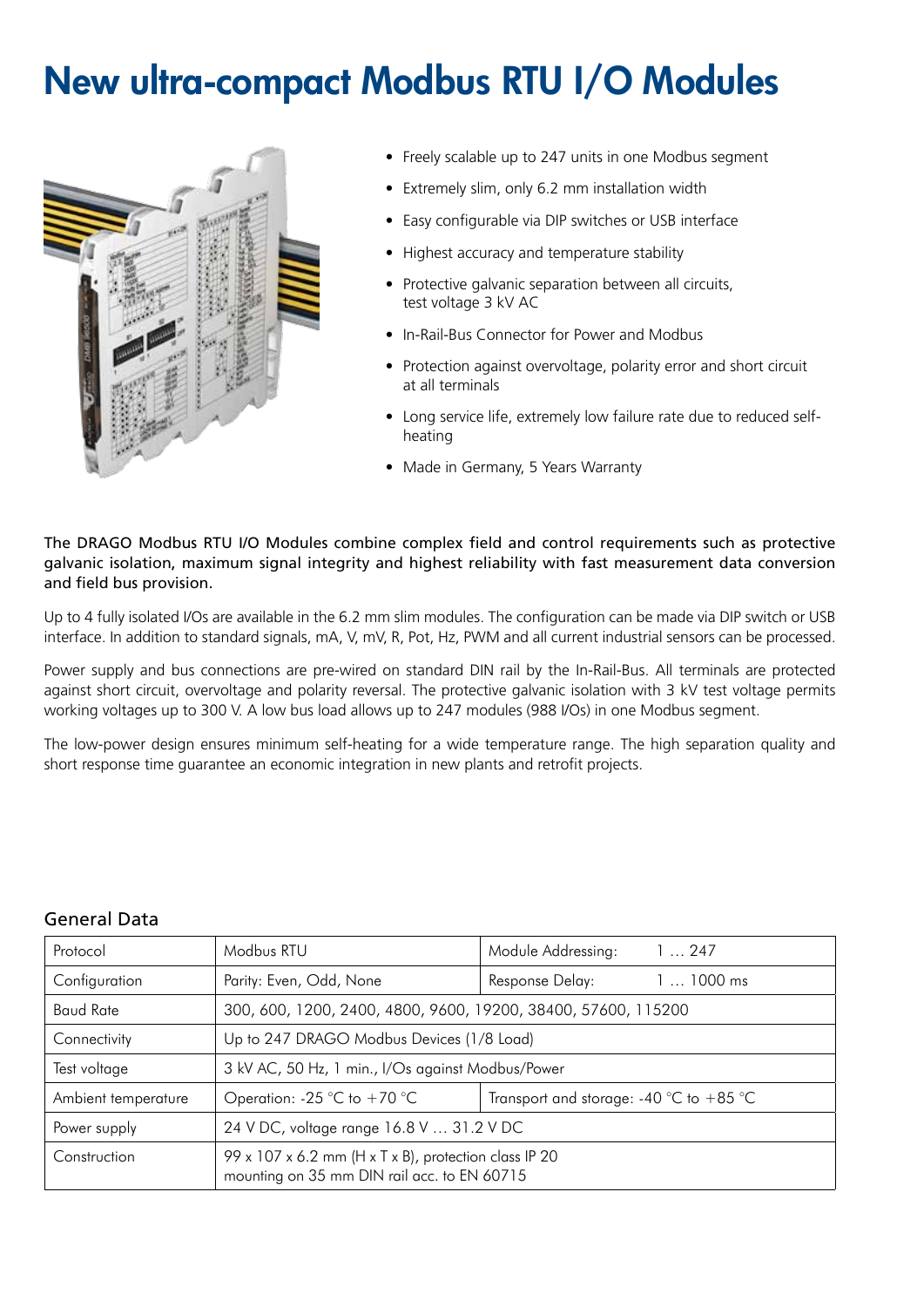# DRAGO Modbus I/O Modules

# DMB 96500 Universal AI Module

• High performance measuring input for all industrial sensors



- Easy configurable by DIP switch or USB interface
- 15 User Settings, directly selectable via DIP switches
- Highest accuracy, measuring resolution up to 24 bit
- Fast measured value processing, high data rate

# DMB 96100 Standard Signal AI Module

- Precise capture of industrial standard signals
- Excellent EMC performance and noise suppression
- Supply of 2/3-wire transmitters
- Easy configuration, fast commissioning
- Maximum reliability and durability

# DMB 96200 4 Channel AI Module

- Measuring and processing of 4 industrial standard signals
- Each channel programmable as current or voltage input
- All inputs individually safely galvanically isolated
- Fast signal acquisition, short processing times
- Extremely low costs per input channel

# DMB 96700 4 Channel DI/DO Module

- 4 independent controllable digital I/O channels
- Each channel programmable as input or output
- Extensive programmable operating functions
- Universal Open-Collector output
- Status indication for each I/O channel



# DMB 96800 4 Channel Relay Module

- 4 independent power relays, make or break contact
- Programmable switch-ON and switch-OFF behavior
- Extensive programmable operating functions
- Monitoring functions for operating conditions
- Status indication for each relay

### Input

Pt, Ni, TC, KTY, R, Pot mV, V, mA DC/TRMS Frequency, PWM 16 V Transmitter Supply

# Input

0/4 … 20 mA  $0/2$  ... 10 V  $0/1$  ... 5 V 16 V Transmitter Supply

### Input

0/4 … 20 mA  $0/2$  ... 10 V 0/1 … 5 V

Binary Input 5 V / 12 V / 24 V

## **Output** 30 V / 100 mA

SPST Power Relay 250 V AC / 30 V DC / 2 A